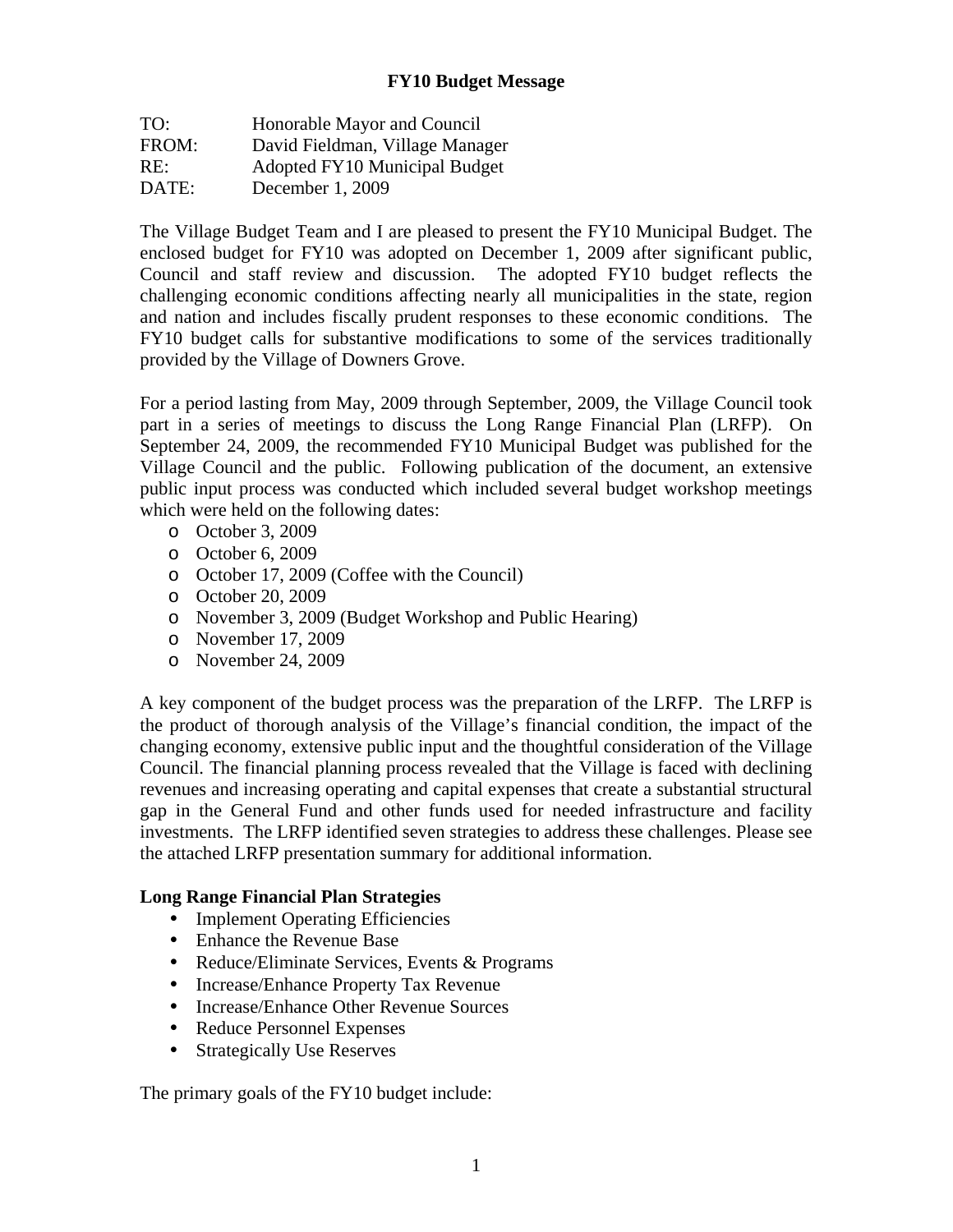- Reduce General Fund expenses and enhance revenues pursuant to the LRFP recommendations
- Continue to invest in needed infrastructure improvements using funds from dedicated funding sources
- Eliminate the annual operating deficit in the Transportation Fund
- Provide funding for the implementation of the 2010 Strategic Plan Action Agenda

The Village budget is comprised of 25 active funds. The total municipal budget for all funds consists of approximately \$96.51 million in revenues and \$117.59 million in expenses. Table 1 below summarizes the revenues, expenses, beginning balance and ending balance for each fund within the budget. While the budgeted expenses exceed the budgeted revenues, many of the funds have been accumulating a balance to allow for planned expenses and key projects in FY10. Three of the funds are managed by the Library District, an independent component unit of the Village.

| <b>Fund</b>                  | <b>Estimated</b> | <b>FY10</b>     | <b>FY10</b>     | <b>Budgeted</b> |
|------------------------------|------------------|-----------------|-----------------|-----------------|
|                              | <b>Balance</b>   | <b>Budgeted</b> | <b>Budgeted</b> | <b>Balance</b>  |
|                              | 12/31/2009       | <b>Revenue</b>  | <b>Expenses</b> | 12/31/2010      |
| <b>General Fund</b>          | 15,169,661       | 39,455,928      | 40,289,655      | 14,335,934      |
| Motor Fuel Tax               | 32,515           | 1,104,100       | 1,100,000       | 36,615          |
| Downtown Redevelopment TIF   | 288,838          | 2,234,323       | 2,264,969       | 258,192         |
| Foreign Fire Insurance       | 159,583          | 65,300          | 78,300          | 146,583         |
| Ogden TIF                    | 2,680,250        | 782,448         | 2,381,200       | 1,081,498       |
| <b>Tax Rebate</b>            |                  | 700,000         | 700,000         |                 |
| Transportation               | (1,955,067)      | 287,000         | 265,452         | (1,933,519)     |
| <b>Capital Projects</b>      | 1,881,228        | 6,947,471       | 8,153,129       | 675,570         |
| Municipal Buildings          | 487,472          |                 | 400,000         | 87,472          |
| <b>Real Estate</b>           | 276,112          | 77,400          | 94,990          | 258,522         |
| Stormwater Improvement       | 22,991,951       | 4,788,139       | 21,785,564      | 5,994,526       |
| Debt Service-Fairview Ave    | 109,748          | 210,000         | 274,324         | 45,424          |
| Debt Service-Downtown TIF    | 765,144          | 2,875,429       | 2,875,427       | 765,146         |
| Debt Service-SW/Facilities   |                  | 4,634,658       | 4,634,658       |                 |
| Parking                      | 797,064          | 1,346,800       | 1,309,604       | 834,260         |
| Water                        | 4,877,460        | 8,388,456       | 10,596,048      | 2,669,868       |
| <b>Equipment Replacement</b> | 1,324,834        | 1,307,913       | 740,307         | 1,892,440       |
| <b>Fleet Services</b>        | 430,007          | 1,372,610       | 1,747,976       | 54,641          |
| <b>Risk Management</b>       | (1,518,413)      | 2,210,700       | 2,209,984       | (1,517,697)     |
| Health Insurance             | 1,485,941        | 6,213,067       | 6,250,481       | 1,448,527       |
| Police Pension               | 31,001,850       | 3,215,508       | 2,437,802       | 31,779,556      |
| <b>Fire Pension</b>          | 26,638,780       | 3,349,952       | 2,038,637       | 27,950,095      |
| Library                      | 2,509,347        | 4,286,528       | 4,237,035       | 2,558,840       |
| <b>Library Construction</b>  | 245,368          | 3,730           | 75,000          | 174,098         |
| <b>Library Debt Service</b>  | 840,255          | 654,805         | 649,871         | 845,189         |
| <b>TOTALS</b>                | <b>NA</b>        | 96,512,265      | 117,590,413     | <b>NA</b>       |

**All Funds Revenues, Expenses and Fund Balances, FY10** 

**Table 1**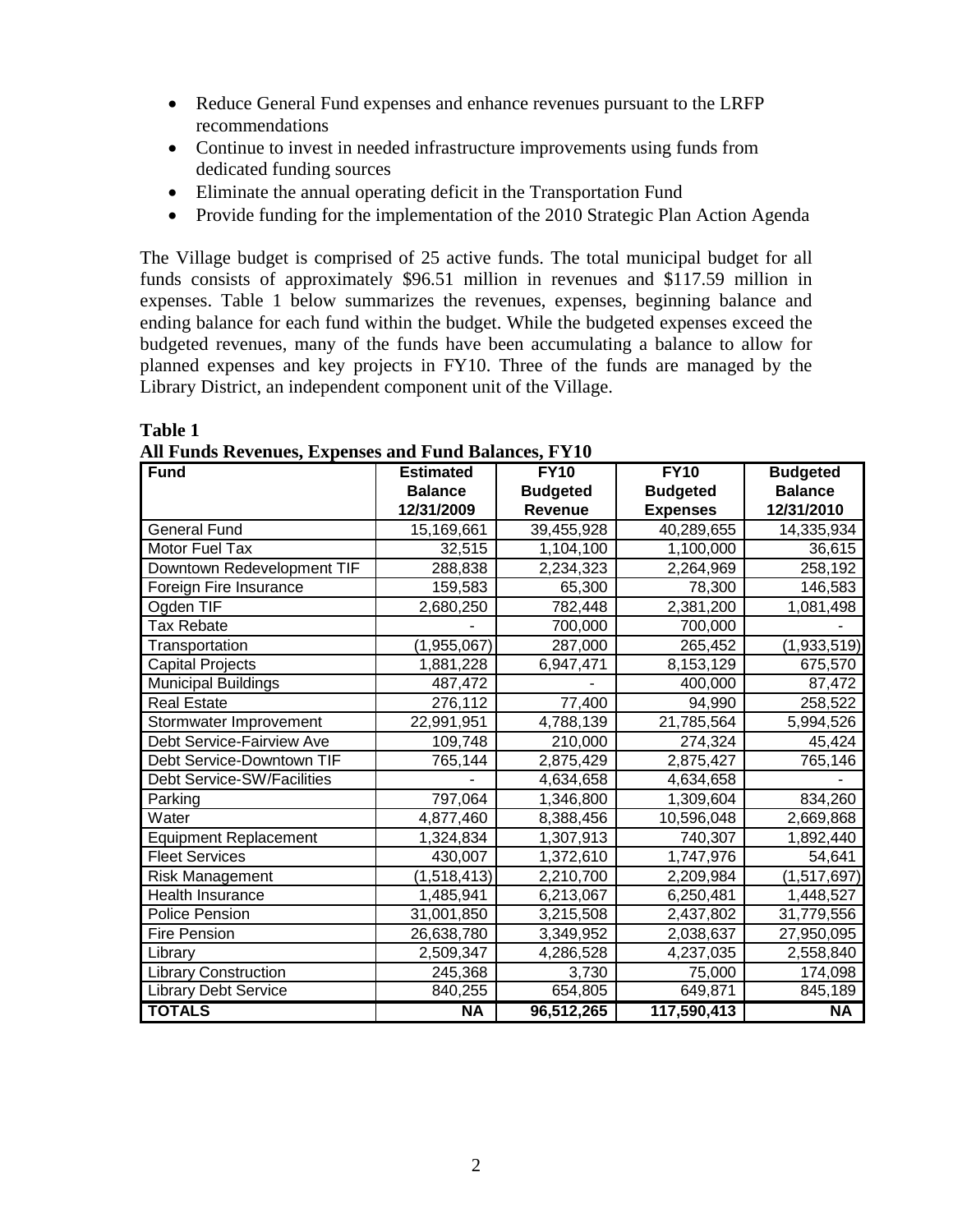## **The General Fund**

The General Fund is the main operating fund of the Village. The majority of Village services are included in this fund. The LRFP includes a specific action plan for the 2010 General Fund budget. The adopted budget is consistent with the recommended action plan noted below.

#### **LRFP 2010 Plan for the General Fund**

- Reduce Expenses by \$2,000,000.
- Increase the Property Tax Levy for General Fund Operations by \$500,000.
- Increase Other Revenue Sources by \$1,000,000 (6 months).
- Use \$1,000,000 of Reserves

**Table 2** 

Consistent with the above plan, the FY10 budget calls for changes in the Village's business model and in many cases is not *business as usual*. If the Village were to continue operating *business as usual*, the General Fund FY10 expenses would be approximately \$42.9 million with revenues of approximately \$38.4 million resulting in a budget gap of \$4.5 million. The budget calls for General Fund expense reductions of approximately \$2.59 million offset by increases in other remaining expenses, revenue enhancements of approximately \$1.5 million and the use of about \$834,000 of the balance in the General Fund. These actions yield budgeted expenses of approximately \$1,272,000 less than the FY09 budgeted expenses. The budgeted expenses are greater than the FY09 estimated expenses because the Village used many one-time expense reduction efforts in 2009 that are not available in 2010.

| Ocheral I and incremate and Expenses I TVI to I TIV (in miniping |                 |                 |                   |  |
|------------------------------------------------------------------|-----------------|-----------------|-------------------|--|
|                                                                  | <b>Revenues</b> | <b>Expenses</b> | <b>Difference</b> |  |
| <b>FY07</b> (Actual)                                             | \$41.14         | \$42.72         | (\$1.58)          |  |
| <b>FY08</b> (Actual)                                             | \$40.98         | \$42.25         | $(\$1.27)$        |  |
| FY09 (Budget)                                                    | \$41.58         | \$41.56         | \$.02             |  |
| FY09 (Estimate)                                                  | \$39.20         | \$39.80         | $(\$.60)$         |  |
| <b>FY10</b> ( <i>Business as Usual</i> )                         | \$38.36         | \$42.88         | $(\$4.50)$        |  |
| <b>FY10 (Adopted Budget)</b>                                     | \$39.46         | \$40.29         | (S.83)            |  |

**General Fund Revenues and Expenses, FY07 to FY10 (in millions)** 

#### **General Fund Expense Reduction Efforts**

Total General Fund expenses have been reduced by approximately \$1,272,000 compared to the FY09 budget. Expenses, prior to any offsetting increases, have been reduced by approximately \$2.59 million through a series of cost saving measures and operating efficiencies across all departments. The expense reduction efforts are consistent with the recommended strategies and adhere to the 2010 action plan found in the LRFP. These reductions are sustainable over the long term. While many of the cost saving measures are due to operating efficiencies and allow the Village to continue to provide services at their current level, many of the cost saving measures result in service level reductions. Staff will monitor service levels throughout FY10 and report any key findings during the quarterly budget reports. Major cost savings and operational efficiency improvements are noted in Table 3 below and summarized in the following paragraphs.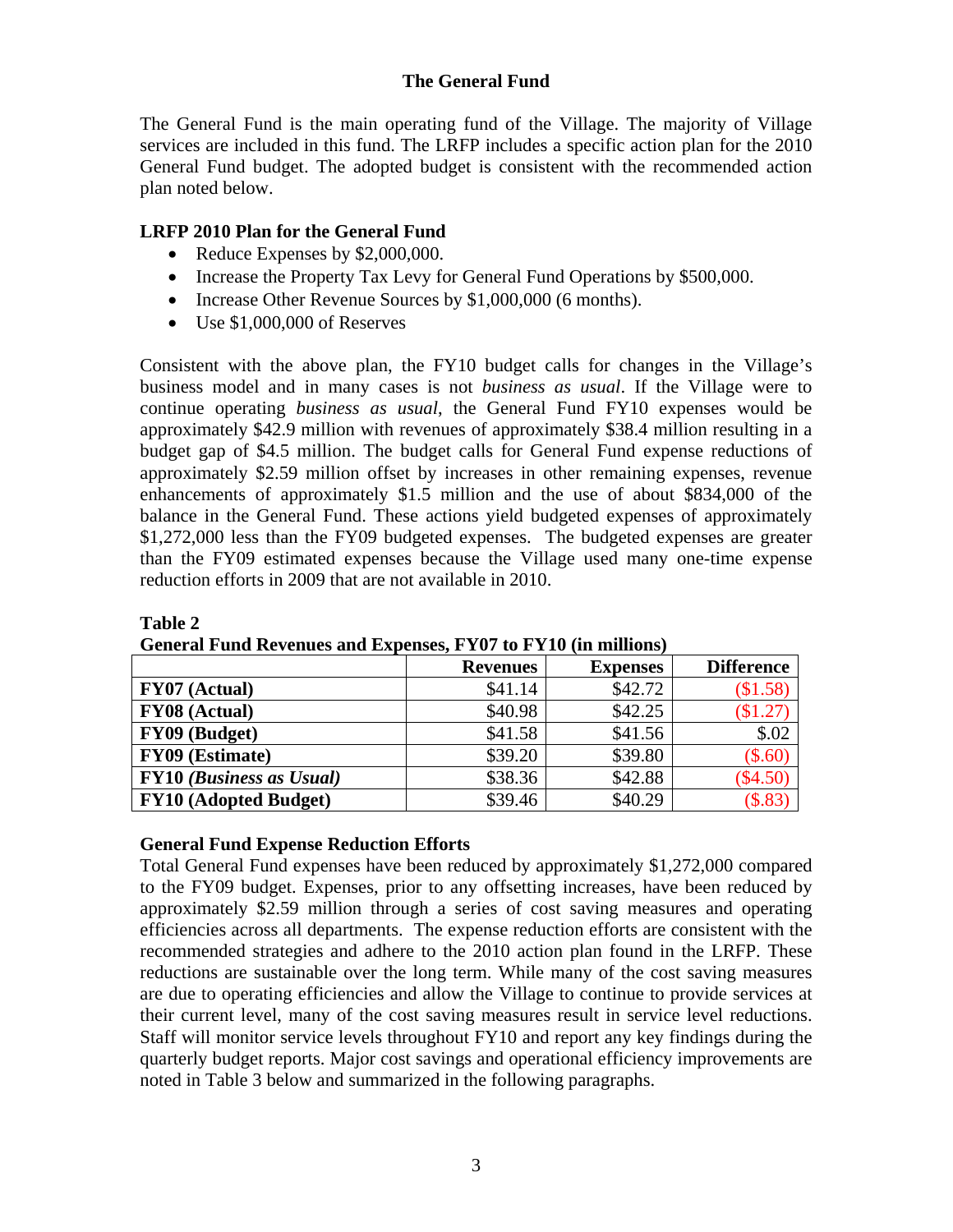| <b>Action</b>                               | <b>LRFP</b> Strategy                  | <b>Cost Savings</b> |
|---------------------------------------------|---------------------------------------|---------------------|
| <b>Improvements to Vehicle Fleet</b>        | <b>Operating Efficiencies</b>         | \$400,000           |
| Management                                  |                                       |                     |
| Changes to the Health Insurance Plan        | <b>Reduce Personnel Expenses</b>      | \$450,000           |
| Elimination of Full and Part Time           | <b>Operating Efficiencies, Reduce</b> | \$1,023,000         |
| Positions                                   | Personnel Expenses &                  |                     |
|                                             | Reduce/Eliminate Services,            |                     |
|                                             | Programs and Events                   |                     |
| Suspension of 2010 Heritage Festival        | Reduce/Eliminate Services,            | \$494,000           |
|                                             | Programs and Events                   |                     |
| Elimination of Pro Criterion Bike Race      | Reduce/Eliminate Services,            | \$37,000            |
|                                             | Programs and Events                   |                     |
| Elimination of the Ice Sculpture            | Reduce/Eliminate Services,            | \$23,000            |
| Festival                                    | Programs and Events                   |                     |
| Modification of July 4 <sup>th</sup> Parade | Reduce/Eliminate Services,            | \$7,000             |
|                                             | Programs and Events                   |                     |
| Modification of the Taxi Subsidy            | Reduce/Eliminate Services,            | \$50,000            |
| Program                                     | Programs and Events                   |                     |
| Suspension of the Community Grants          | Reduce/Eliminate Services,            | \$72,000            |
| Program                                     | Programs and Events                   |                     |
| Elimination of the DuPage Senior            | Reduce/Eliminate Services,            | \$39,000            |
| Citizen Grant                               | Programs and Events                   |                     |
| <b>Total Cost Savings</b>                   |                                       | \$2,595,000         |

**Table 3 FY10 General Fund Expense Reductions** 

Improvements to the Vehicle Fleet Management – In FY09, the Village made several improvements to the size and management of the vehicle fleet. To date, staff estimates that efficiencies implemented in the Village fleet have resulted in savings of approximately 20%. These cost savings are sustainable and will reduce the FY10 General Fund expenses by approximately \$400,000. Some of the major fleet efficiencies implemented by staff in 2009 include the following items:

- *Staffing Reductions –* Through attrition, the Village eliminated one mechanic position. Staff has successfully maintained the same level of service due to efficiencies gained from the enhanced use of the Computerized Fleet Analysis system.
- *Enhanced Utilization of the Computerized Fleet Analysis Software (CFA)*  Procedures were implemented to the Computerized Fleet Analysis (CFA) software which will allow staff to more accurately track fuel usage, as well as schedule maintenance and document vehicle repairs.
- *Reduced Fuel Consumption* Staff has implemented several initiatives in an effort to reduce fuel consumption and lower costs. Some of the fuel savings initiatives include:
	- o Anti-Idling Policy
	- o Fire Department Jump Company
	- o Switch to Nitrogen Tire Inflation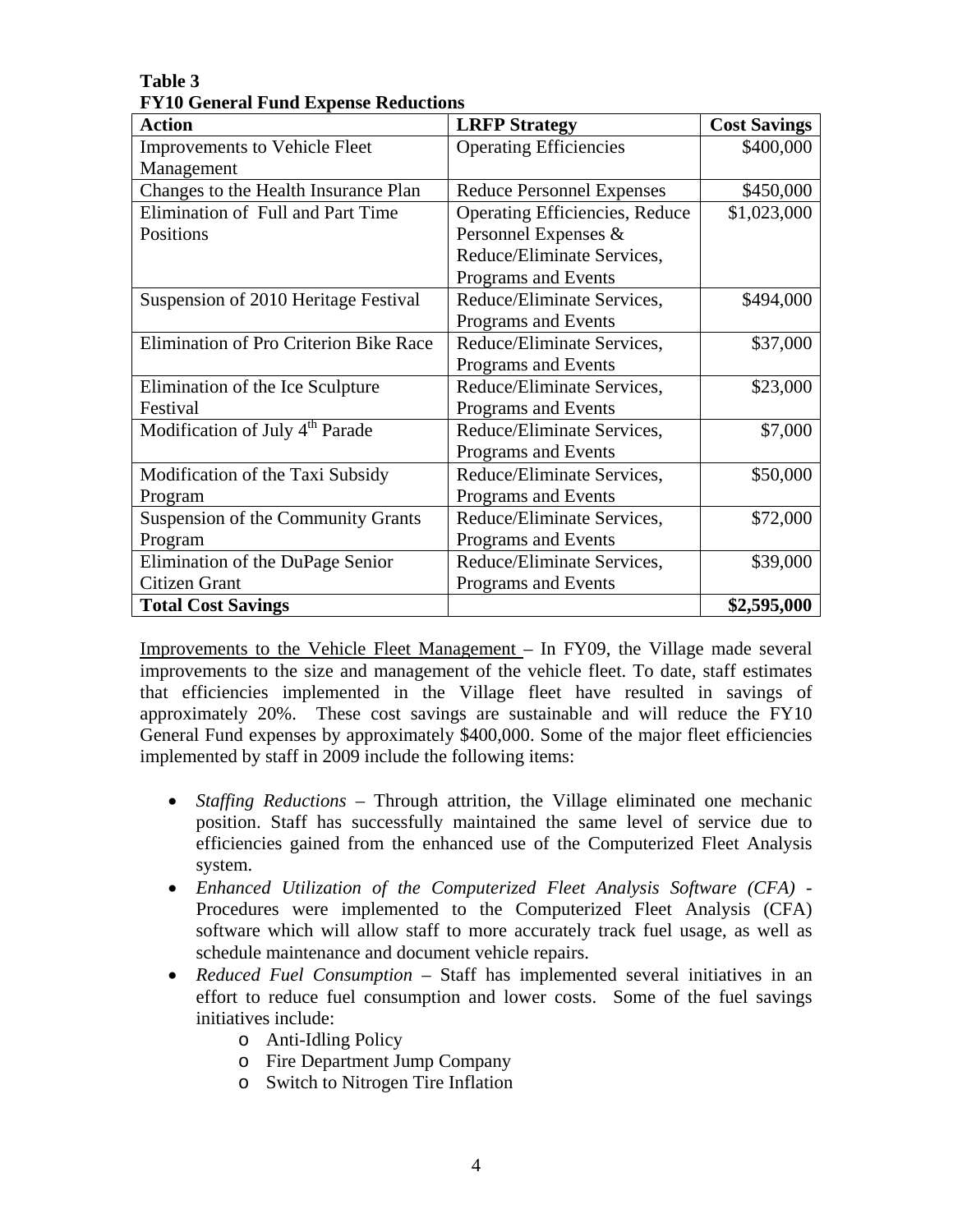*Reduction in Fleet Size –* A total of 15 vehicles have been removed from the Village fleet since January 1, 2009.

Please see the attached report for additional information.

Changes to the Health Insurance Plan – The Village provides health benefits to full-time employees, through a self-insured program administered by a third party. The provision of these benefits is a major component of the personnel expenses in the General Fund. The Village's health insurance consultant, GCG, is proposing several modifications to the Village's current health plan. These changes are intended to reduce operational costs to the Village while offering expanded choices to employees. Without the changes being, Village health insurance costs would have increased by more than 10% for 2010. The health plan will change the current premium structure in an effort to encourage Village employees to shift from the low-deductible plan to the high-deductible or VEBA plan. Premium costs for employees who shift to a higher-deductible health plan will reduce potential costs for the Village and also reduce premium costs for themselves and their families. Plan design changes were developed in a manner that provided financial incentives for employees to take greater ownership over their individual and family health care decisions. Additionally, coverage for services at Good Samaritan Hospital has been expanded. As adopted, the changes to the health insurance plan will save the General Fund \$450,000 when compared with original projections, eliminating the need for further personnel reductions elsewhere. Please see the attached report for additional information.

Elimination of Full-Time and Part-Time Positions– Total staffing for the Village for the adopted FY10 budget is 340.88 FTE, a reduction of 25.65 FTE positions from FY09 (see table 4 below). The majority of the positions are included in the General Fund. Many positions became vacant in the early part of 2009, prior to staff quantifying the structural gap in the General Fund. When quantifying the gap, staff assumed these positions would remain vacant. An additional 11 full-time and 6 part-time positions are to be eliminated and are included in the \$2.59 million of expense reduction efforts. Eliminating these positions would result in reducing personnel expenses in the General Fund by \$1,023,000.

## **Table 4 Staffing Plan, 2009 to 2010**

| <b>Department</b>                  | 2009  | 2010  | <b>Change</b> | <b>Percentage</b><br><b>Change</b> |
|------------------------------------|-------|-------|---------------|------------------------------------|
| Counseling & Social Services Dept. | 3.90  | 1.25  | $-2.65$       | $-67.95%$                          |
| <b>Community Events Department</b> | 3.00  | 1.00  | $-2.00$       | $-66.66\%$                         |
| Village Manager's Office           | 6.60  | 4.60  | $-2.00$       | $-30.30\%$                         |
| Human Resources Department         | 4.50  | 3.5   | $-1.00$       | $-22.22%$                          |
| <b>Legal Department</b>            | 3.75  | 3.00  | $-.75$        | $-20.00\%$                         |
| <b>Communications Department</b>   | 6.25  | 5.50  | $-.75$        | $-12.00\%$                         |
| Community Development Dept.        | 18.50 | 16.50 | $-2.00$       | $-10.81%$                          |
| <b>Building Services Division</b>  | 9.25  | 8.25  | $-1.00$       | $-10.81%$                          |
| <b>Finance Department</b>          | 13.18 | 12.18 | $-1.00$       | $-7.59\%$                          |

**Percentage**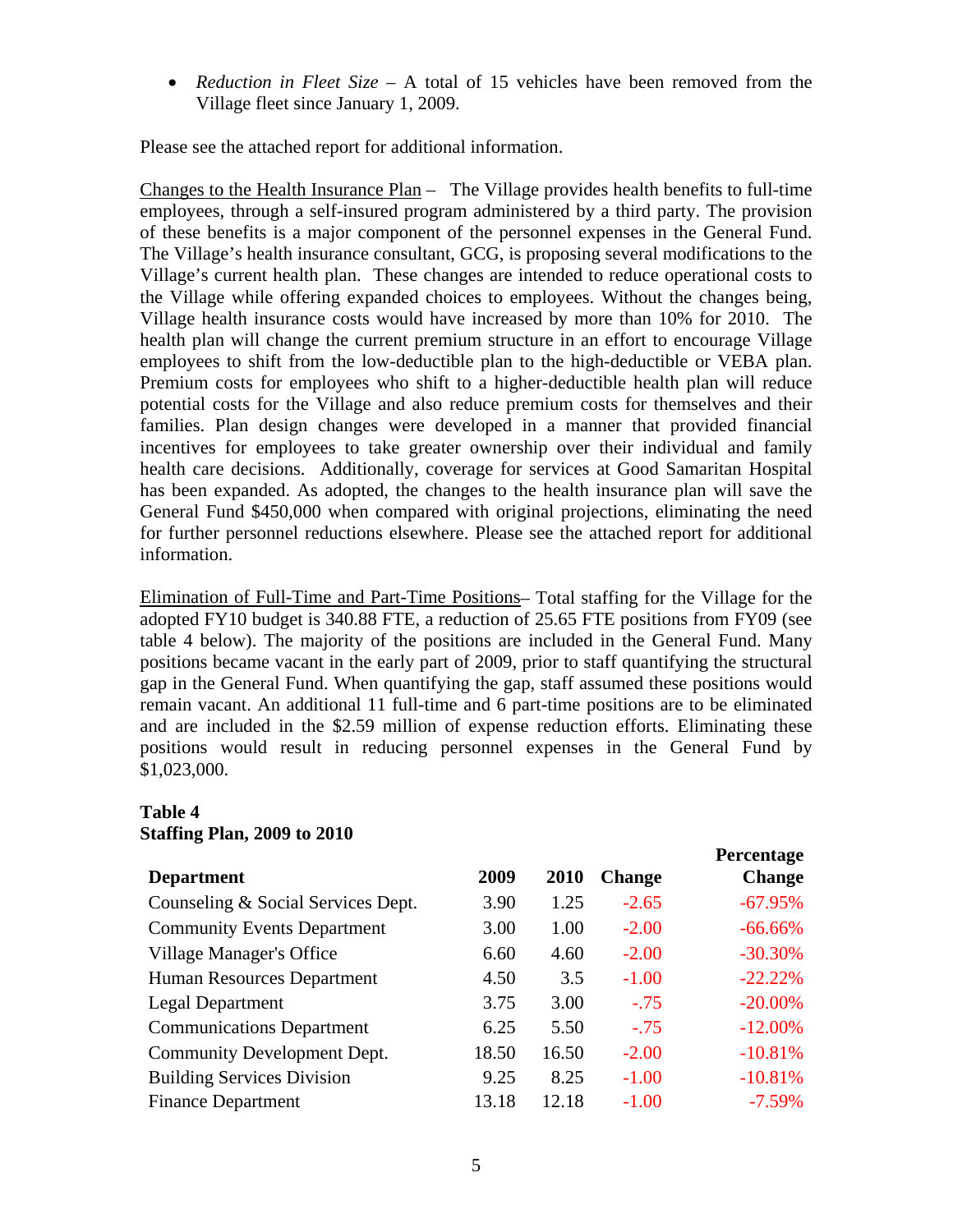| <b>Police Department</b>               | 120.60 | 114.60 | $-6.00$  | $-4.98\%$ |
|----------------------------------------|--------|--------|----------|-----------|
| <b>Public Works Department</b>         | 77.75  | 74.25  | $-3.50$  | $-4.50%$  |
| Fire Department                        | 88.75  | 85.75  | $-3.00$  | $-3.38\%$ |
| <b>Information Services Department</b> | 8.00   | 8.00   | $- -$    |           |
| Village Clerk's Office                 | 2.50   | 2.50   | $- -$    |           |
| <b>TOTAL</b>                           | 366.53 | 340.88 | $-25.65$ | $-6.99\%$ |

The combination of the elimination of positions and the changes to the health plan reduce personnel expenses. However, due to increases in the other personnel costs such as salaries and benefits (the Village required contribution to the police and fire pension funds increased by \$845,108 compared to FY09), the result is a small decrease in personnel expenses compared to the FY09 budget (see table 5 below).

# **Table 5 General Fund Expenses by Category, FY09 and FY10**

| Category      | <b>FY09 Budget</b> | <b>FY10 Budget</b> | <b>Change</b>              | % Change   |
|---------------|--------------------|--------------------|----------------------------|------------|
| Personnel     | \$30,625,857       | \$30,620,305       | (S5.552)                   | $-0.01\%$  |
| Non-Personnel | \$10,936,338       | \$9,669,350        | \$1,266,988                | $-11.58\%$ |
| Total         | \$41,562,195       |                    | $$40,289,655$ $$1,272,540$ | $-3.06\%$  |

While many of the position eliminations do not significantly affect Village service levels as staff continues to identify and achieve operating efficiencies, some of the position eliminations would affect service levels. These positions and the likely impact of the elimination are summarized below.

*2 FTE Assistant Community Events Coordinators*: The Community Events Department consists of three full-time positions (one Director and two Assistant Community Events Coordinators). The FY10 budget calls for the elimination of two Assistant Community Events Coordinator positions and would reduce General Fund expenses by approximately \$140,000. The majority of the work currently performed by the individuals in these positions would be eliminated while the remaining tasks would be performed by other Village employees. The Ice Sculpture Festival would be eliminated (see Elimination of Ice Sculpture Festival), Heritage Festival operations would be suspended for FY10 (see Suspension of 2010 Heritage Festival), the holiday recognition program would be eliminated, the Pro Criterion Bike Race would be eliminated (see Elimination of Pro Criterion Bike Race), the July  $4<sup>th</sup>$  Parade would be modified, the permitting process for events such as 5K and 10K runs would be managed by Community Development, and the community events calendar maintained by the Village would be eliminated.

*Part Time Production Assistant*: The Communications Department consists of 6.25 fulltime equivalent positions including 1.75 FTE production assistants. The FY10 budget calls for the elimination of a 0.75 FTE part-time production assistant and would reduce General Fund expenses by approximately \$28,000. The Village's television show production services would be reduced resulting in the production of fewer community events for broadcast on channel 6.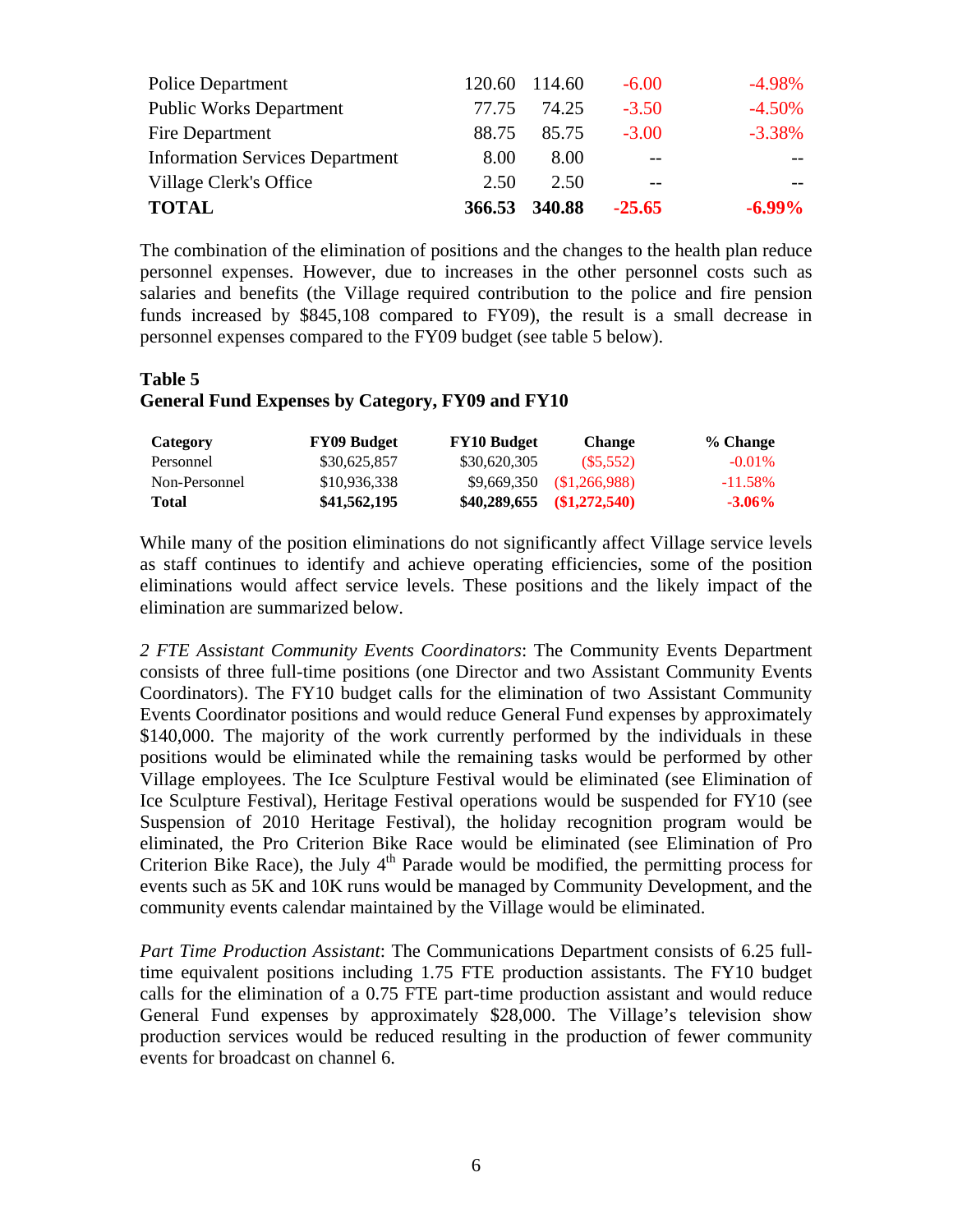*Part-Time Public Service Response Team Positio*n: The Village currently operates a Public Service Response Team which provides certain non-emergency services on weekdays and weekends. Currently, two part time PSRT employees work 7:00 am to 3:30 pm, and 3:30 pm to midnight on Saturday and Sunday each weekend, providing coverage for 17 weekend hours. A large part of their work tasks originate from VOC as a result of calls, and they also support regularly scheduled downtown activities, such as the Downtown Downers Grove Market and other special events. The majority of their work includes domestic and wild animal response, debris clean-up, water turn-ons, and support of downtown activities. A review of their activity history indicates that the majority of the activity occurs earlier in the day. The budget calls for the elimination of the 3:30pm to midnight shift on Saturday and Sunday. This would reduce General Fund expenses by approximately \$28,000. Service would continue to be provided on both days from 7:00 am to 3:30 pm with one part time position. Staff will continue to review and fine-tune the schedule so that we address as many needs as possible.

*Director of Counseling & Social Services, 1.15 FTE Part Time Counselors and One Part Time Unpaid Counselor Intern*: The Counseling and Social Services Department consists of 3.9 FTE positions. The primary functions of this department are to provide counseling services to Village residents and non-residents, to operate the Prentiss Creek resource center and to administer other service programs. These services were identified as secondary services during the long range financial planning process. The FY10 budget calls for the elimination of counseling services and would reduce General Fund expenses by \$197,000. Since the counseling program generates revenue, the elimination of the program would also decrease General Fund revenues by approximately \$39,000. The net impact of this service reduction would be \$158,000. The resource center and its staff would continue to operate under the supervision of the Police Department and Manager's Office. Please see the attached report for additional information.

*Two Police Officers*: The Police Department consists of 120.60 FTE positions. The FY10 budget calls for the elimination of six FTE positions (1 VOC Operator, 1 Records Specialist, 2 Community Service Officers and 2 Police Officers). The elimination of the VOC Operator, Records Specialist and CSO's are not expected to significantly affect service levels. The elimination of the two Police Officer positions may impact service levels, though staff is working to identify operating efficiencies in the duties performed by Police Officers. The adopted FY10 budget calls for modifications related to the elimination of two Police Officers including the suspension of the Village's involvement in the DARE program. The elimination of two Police Officer positions will reduce General Fund expenses by \$130,000.

Suspension of 2010 Heritage Festival – For the past 28 years the Village has hosted Heritage Festival. This event was classified as a secondary Village service during the Long Range Financial Planning process. The adopted FY10 budget calls for the suspension of Heritage Festival in 2010. The suspension of the 2010 Heritage Festival will result in \$494,000 of expense reductions for the Village. The Village Council has requested that the Community Events Commission and staff prepare a report and recommendation for the operation of Village community events for 2011 and beyond. The Council directed that there should be no net cost to the Village for the operation of events in the future. The report and recommendation should be ready for Village Council consideration in summer 2010.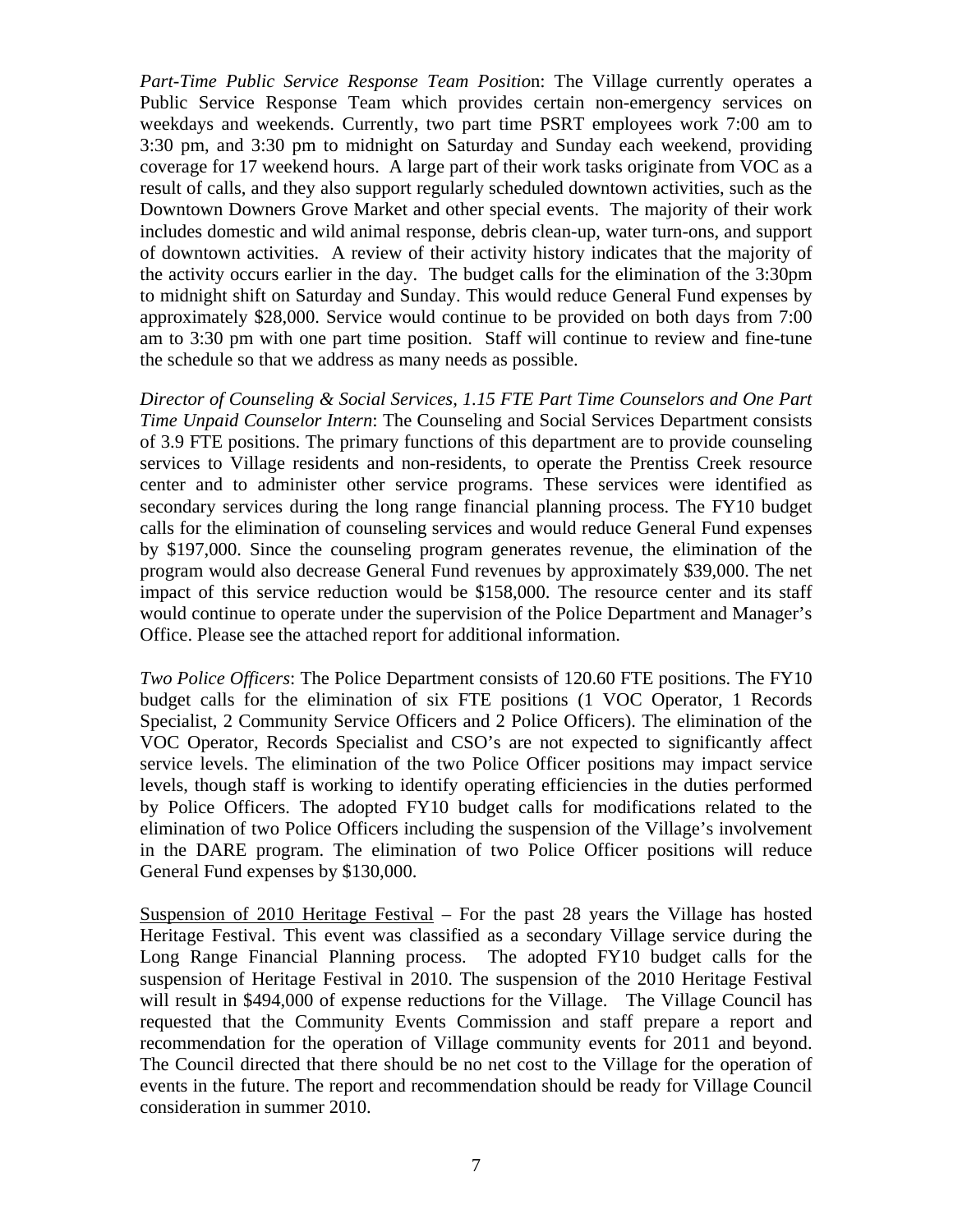Elimination of the Ice Sculpture Festival – The annual Ice Sculpture Festival hosted each February costs the Village approximately \$23,000, excluding the additional costs associated with operating the event as the National Ice Carving Association Championship. This event was classified as a secondary Village service during the Long Range Financial Planning process. The adopted FY10 budget calls for the elimination of this event and would reduce General Fund expenses by \$23,000.

Elimination of the Pro Criterion Bike Race – The annual Pro Criterion Bike Race costs the Village approximately \$37,000 each year. This event was classified as a secondary Village Service during the Long Range Financial Planning process. The adopted FY10 budget calls for the elimination of this event and would reduce General Fund expenses by \$37,000.

Modification to the Taxi Subsidy Program - The Village Taxi Subsidy Program was classified in the Long Range Financial Planning Process as a secondary Village service. The adopted FY10 budget includes a reduction of the expenses of this program by \$50,000. In 2009, the Village estimates spending \$150,000 on subsidizing taxi rides. The FY 2010 Budget includes \$100,000 for the Village share of the subsidy. To accomplish this reduction, staff proposes implementing the following changes to the Taxi Subsidy Program:

- Change the subsidy rate from its current 70% subsidy to a 50% subsidy. A coupon will be valued at \$1.00 and cost the participant \$0.50 (50% subsidy)
- Limit purchases to a maximum of 60 coupons (\$60) per month. Currently the purchase limit is 100.
- Place an expiration date on the coupons. Currently, the coupons do not expire and can be redeemed at any time. Coupons purchased prior to January 1, 2010 can be redeemed until June 30, 2010. Coupons purchased after January 1, 2010 must be redeemed by January 1, 2011.

Please see the attached report for additional information.

Suspension of the Community Grants Program – The Village currently operates a Community Grants Program. Per Village Code, the program is funded by a portion of the hotel tax revenues. Specifically, the program is funded at a rate of 8% of the previous year's hotel tax revenues or \$48,000, whichever is greater. This program was classified as a secondary Village service during the long range financial planning process. The adopted FY10 budget calls for the suspension of the program and would reduce General Fund expenses by \$72,000 (8% of the estimated hotel tax revenue for FY09).

Elimination of the DuPage Senior Citizen Grant – For the past several years, the Village has provided grant funding to the DuPage County Senior Citizen Council. In FY08 and FY09 the Village provided grants in the amount \$39,000 in each year. This program was classified as a secondary Village service during the long range financial planning process. The adopted FY10 budget calls for the elimination of this grant and would reduce General Fund expenses by approximately \$39,000.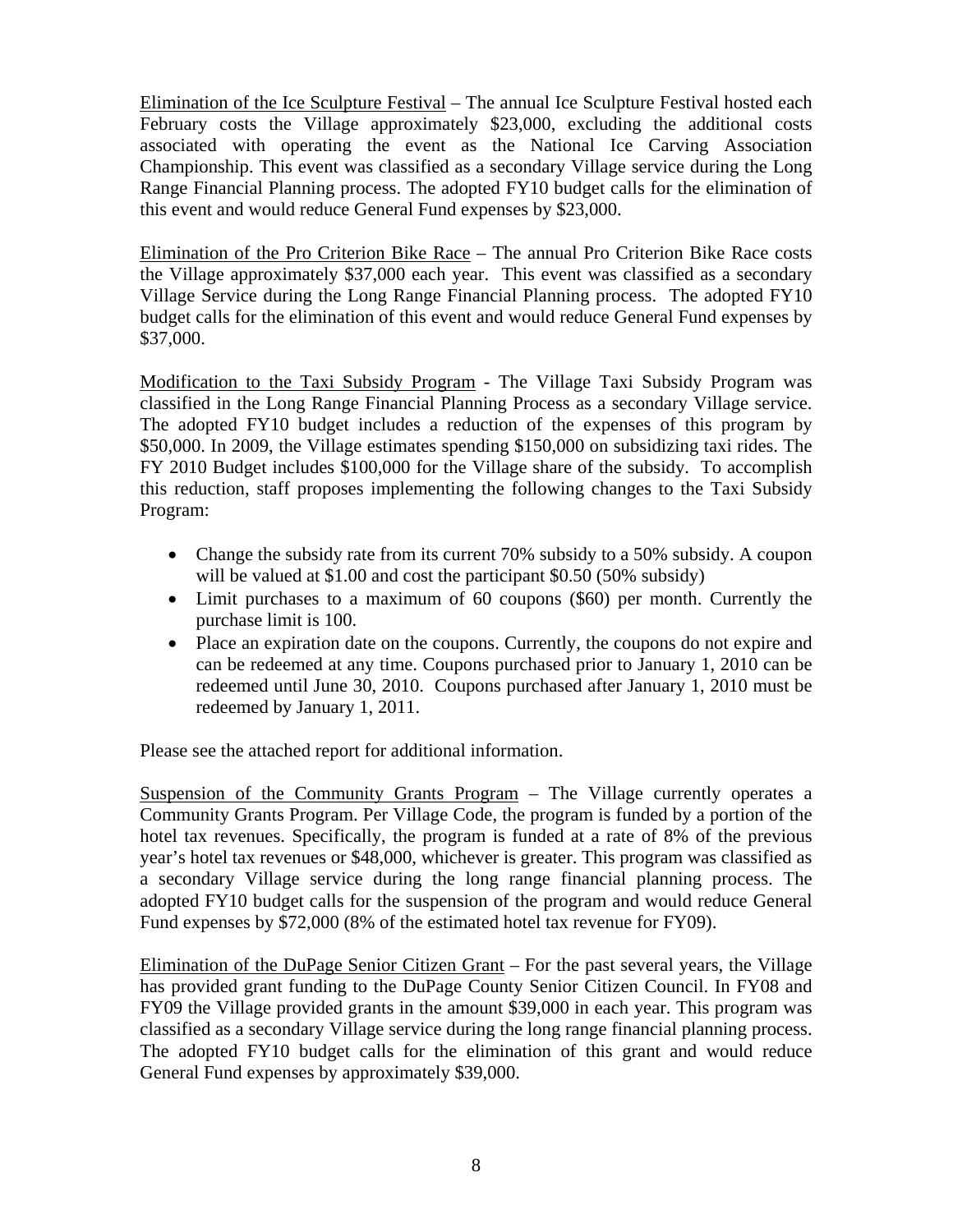## **FY10 General Fund Department Expenses**

**Table 6** 

As noted above, General Fund expenses have been reduced by approximately \$1,272,000 compared to FY09 budgeted expenses. The amount of expense reductions varies by department and is intended to reflect the prioritization of Village services as discussed by the Village Council during the long range financial planning process. Expenses in three departments are budgeted to increase (Police, Fire and the Clerk's Office) while expenses in all other departments are budgeted to decrease (see table 6 below).

| <b>Department</b>            | FY09 Budget  | FY 10 Budget | <b>Difference</b> | <b>Percent Change</b> |
|------------------------------|--------------|--------------|-------------------|-----------------------|
| <b>Community Events</b>      | \$889,470    | \$142,043    | (S747, 427)       | -84.03%               |
| Counseling & Social Services | \$270,266    | \$48,719     | $(\$221,547)$     | $-81.97\%$            |
| Human Resources              | \$253,268    | \$158,822    | (S94, 446)        | $-37.29%$             |
| Village Manager's Office     | \$537,106    | \$345,009    | (\$192,097)       | $-35.77\%$            |
| Other                        | \$1,522,110  | \$1,310,478  | $(\$211,632)$     | $-13.90\%$            |
| Finance                      | \$1,088,738  | \$961,179    | \$127,559         | $-11.72%$             |
| <b>Community Development</b> | \$1,901,443  | \$1,696,612  | $(\$204,831)$     | $-10.77\%$            |
| <b>Building Services</b>     | \$671,529    | \$607,011    | $(\$64,518)$      | $-9.61\%$             |
| <b>Public Works</b>          | \$6,163,229  | \$5,702,991  | $(\$460,238)$     | $-7.47\%$             |
| Communications               | \$511,546    | \$485,194    | $(\$26,352)$      | $-5.15%$              |
| <b>Information Services</b>  | \$929,144    | \$887,485    | $(\$41,659)$      | $-4.48%$              |
| Legal                        | \$527,070    | \$526,330    | $(\$740)$         | $-0.14%$              |
| Clerk's Office               | \$310,241    | \$316,420    | \$6,179           | 1.99%                 |
| Police                       | \$13,730,562 | \$14,119,689 | \$389,127         | 2.83%                 |
| Fire                         | \$12,256,474 | \$12,981,672 | \$725,198         | 5.92%                 |
| <b>Total</b>                 | \$41,562,196 | \$40,289,655 | $(\$1,272,540)$   | $-3.06\%$             |

# **General Fund Expenses by Department, FY09 and FY10**

#### **FY10 General Fund Revenue Enhancements**

Pursuant to the recommendations of the LRFP 2010 action plan, the adopted budget includes revenue enhancements of approximately \$1.5 million. Two specific revenue enhancements are included; a \$500,000 increase in the real estate tax levy for General Fund operating expenses and a quarter cent increase to the Village's Home Rule sales tax rate.

Real Estate Tax Levy Increase – The adopted budget includes a \$500,000 increase in the real estate tax levy to be used for General Fund operations. All of the real estate tax levy for General Fund operations including the \$500,000 increase will be used for the provision of core police, fire and emergency services. The real estate tax levy for General Fund operations is \$6,162,347 (shown as Corporate and Fire Protection line items in the tax levy table). The cost of providing core police, fire and emergency services in FY10 is budgeted at \$27 million. The revenue collected from the real estate tax levy would cover only 22.8% of the cost of these core services. The \$500,000 increase in the real estate tax levy for core services would add approximately \$20 to the annual property tax bill for a property with a market value of \$300,000 and a resulting taxable value (Equalized Assessed Valuation) of \$100,000. There are additional components to the Village's real estate tax levy detailed in the Real Estate Tax Levy section of this message.

Home Rule Sales Tax Rate Increase – The LRFP 2010 action plan calls for \$1 million of revenue enhancements from revenue sources other than the real estate tax levy. Several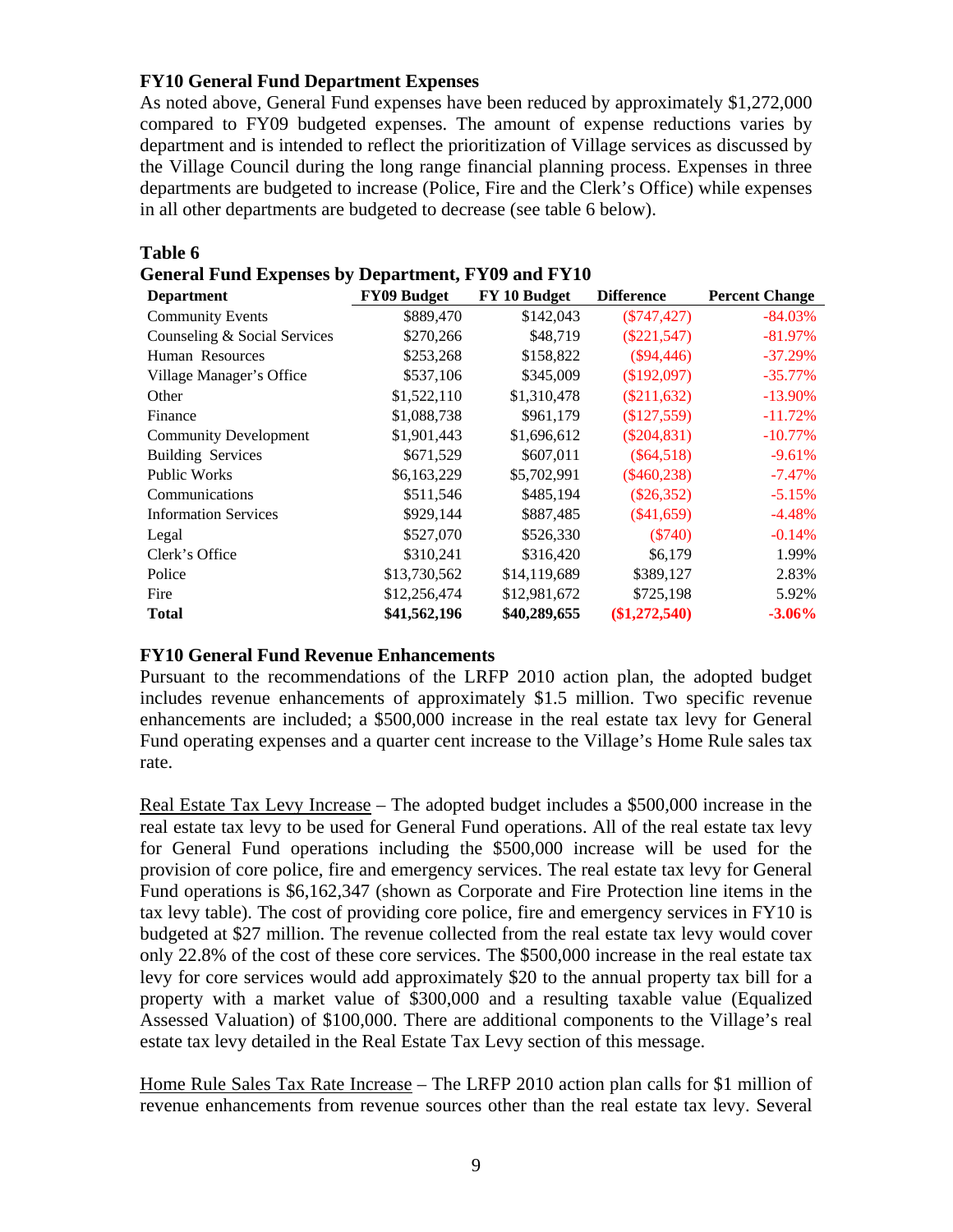options for revenue enhancements were presented and discussed during the financial planning process. The FY10 budget includes a quarter cent increase to the Home Rule sales tax. The increase would require Village Council approval in early 2010 and would go into effect on July 1, 2010. Based on the current retail sales activity within the Village, the quarter cent increase is expected to generate \$1 million revenue. All of the revenue would be used to fund core police, fire and emergency services. The Village currently has a Home Rule sales tax at a rate of .75% or three quarters of cent. The quarter-cent increase will bring the rate to 1.0%.

#### **Real Estate Tax Levy**

While the total municipal budget relies on a number of sources of revenue, the property tax levy continues to be a focus of judging the fiscal health of a community. Property taxes account for about 25% of the General Fund budget.

The Village's real estate tax levy is comprised of six components. Each of the components is used to support specific services provided by the Village. Table 7 summarizes the real estate tax levy for FY09.

| <b>Table 7</b>                            |              |              |             |
|-------------------------------------------|--------------|--------------|-------------|
| Village Real Estate Tax Levy, FY09 & FY10 |              |              |             |
| <b>Levy Component</b>                     | <b>FY09</b>  | <b>FY10</b>  | Change      |
| Corporate Levy                            | \$2,812,347  | \$3,312,347  | \$500,000   |
| <b>Fire Protection</b>                    | \$2,850,000  | \$2,850,000  | \$0         |
| Fire Pension                              | \$1,578,223  | \$1,979,952  | \$401,729   |
| <b>Police Pension</b>                     | \$1,262,129  | \$1,705,508  | \$443,379   |
| Stormwater                                | \$2,630,139  | \$2,630,139  | \$0         |
| Debt Service After Abatements             | \$0          | \$0          | \$0         |
| <b>Total</b>                              | \$11,132,838 | \$12,477,946 | \$1,345,108 |

The total real estate tax levy is to increase by approximately 12.08% in FY10. The change is driven by the substantial increase in the Fire and Police Pension levies, and the planned increase in the corporate levy for general fund operations. There are no increases in the levy for debt service or for stormwater.

Based on conversations with the township assessor's office, the total Equalized Assessed Valuation of all taxable property located within the Village limits is expected to remain flat at \$2.55 billion. The application of the Village's levy to the total taxable value of property results in an increase of the Village's tax rate from .4423 in 2009 to an estimated .4898 in 2010. Table 8 below shows how the Village's levy would affect a residential property with a market value of \$300,000. It is important to note that the Village portion of the tax bill is generally about 10% of the total tax bill.

**Table 8 Village Tax Levy on a \$300,000 Residential Property** 

|                                 | <b>FY09</b> | <b>FY10</b> |
|---------------------------------|-------------|-------------|
| <b>Equalized Assessed Value</b> | \$100,000   | \$100,000   |
| Village Tax Rate                | 4423        | 4898        |
| Village Tax Amount              | \$442.30    | \$489.80    |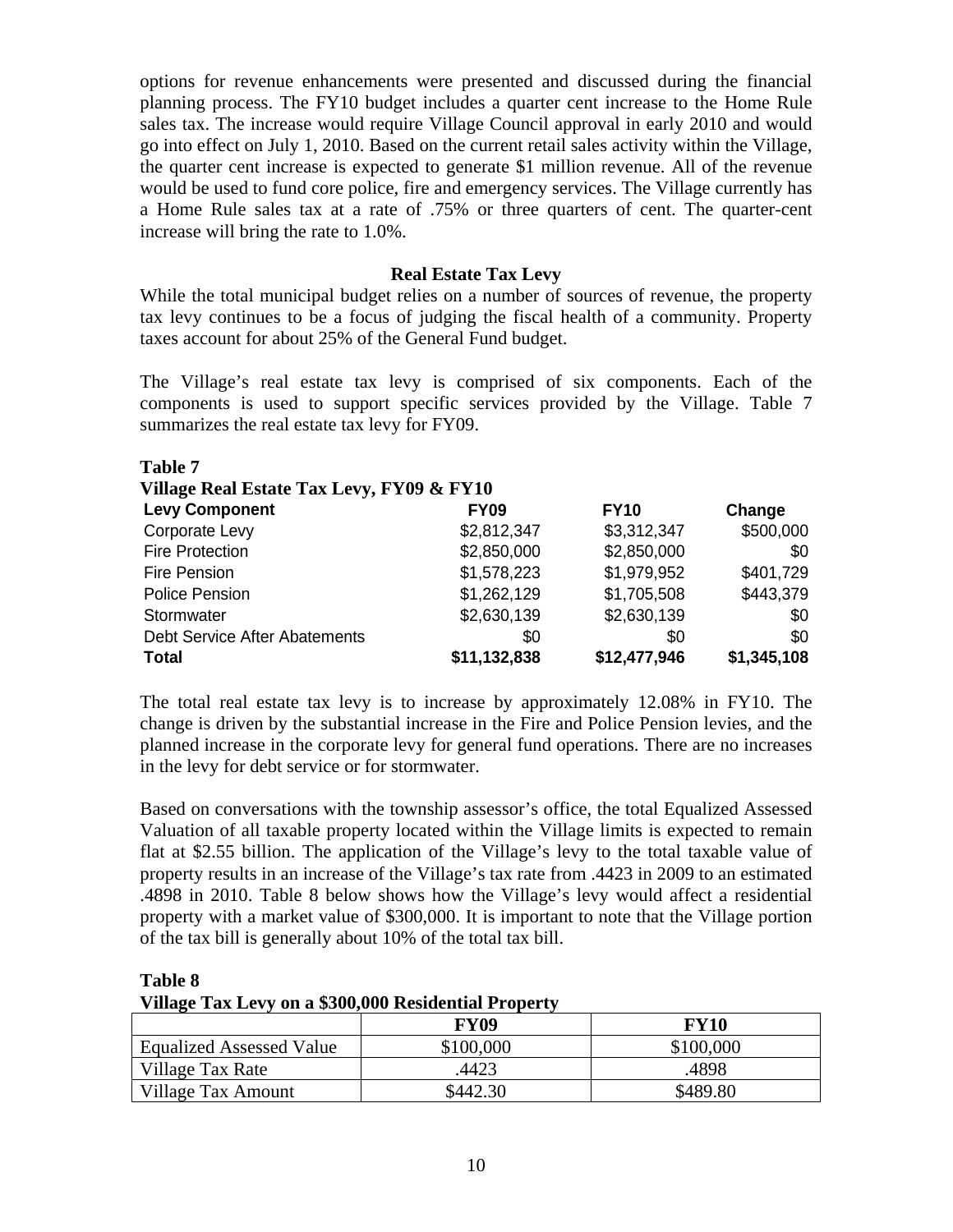#### **Infrastructure Investment**

The FY10 budget calls for the continued investment in Village infrastructure including key components such as streets, sidewalks, stormwater and the water system. Dedicated revenue sources have been identified to fund the infrastructure investment. Major dedicated revenue sources include Home Rule sales tax, property tax, Motor Fuel Tax, and telecommunications tax. The investment in infrastructure is consistent with the dedicated funding sources.

Pursuant to the LRFP recommendation, the budget shows a bond issuance in 2012. The proceeds from the issuance would be used to pay for the high priority infrastructure improvements. These high priority projects are expected to be spread among the Capital, Water and Stormwater Funds. While the exact amount of the bond issuance and the distribution of the bond proceeds among the various funds cannot be determined until the bond is issued, the budget shows a \$30 million bond issue in 2012 with \$12.5 million in the Capital Fund, \$12.5 million in the Stormwater Fund and \$5 million in the Water Fund.

#### **Elimination of the Annual Operating Deficit for the Transportation Fund**

The Transportation Fund funds the operation of the Village's Grove Commuter Shuttle bus service. Over the past several years, this fund has operated with an annual deficit. In 2007, the Village entered into an agreement with PACE to replace the bus fleet with new more fuel efficient buses that cost less to operate and maintain. These buses have been in service since 2008. The full financial benefit of operating the new buses appears in the FY10 budget. Operating and maintenance costs will be dramatically reduced. Further, the FY10 budget includes the elimination of the full-time Transportation Coordinator position. The combination of the reduced operating and maintenance expenses and the elimination one full-time position should result in the elimination of the annual operating deficit. The budget includes a \$22,000 operating surplus in 2010. Staff will continue to work with PACE in the coming years to amend the intergovernmental agreement to increase the funding provided by PACE and to allow the Transportation Fund to operate without an annual deficit for the foreseeable future.

#### **Strategic Plan Action Items 2010**

The FY10 budget was prepared considering the recently discussed Strategic Plan. The incorporation of the Strategic Plan and the LRFP allows the Village to make more strategic annual budgeting decisions in line with the long term goals.

The Strategic Plan, which includes specific goals to be achieved in 2010, was discussed by the Village Council during the financial planning process and will be considered by the Council in conjunction with the consideration of the FY10 budget. The budget includes funding for each of the action items identified in the Strategic Plan.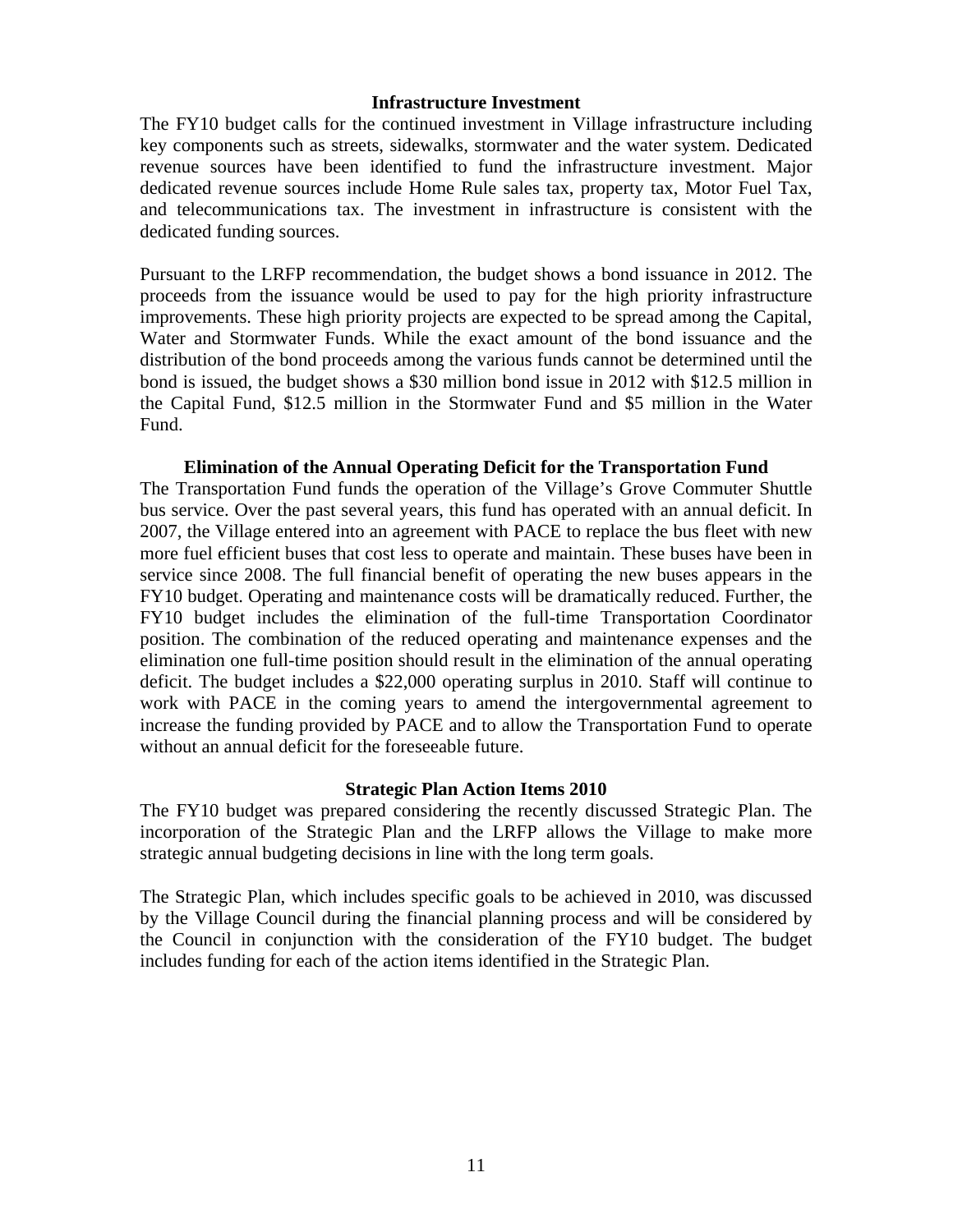| Goal                                        | <b>Funding Source &amp; Notes</b>                   |
|---------------------------------------------|-----------------------------------------------------|
| <b>TCD III Implementation</b>               | This project will be completed by staff. Funding is |
|                                             | provided in the General Fund.                       |
| Partnership with Darien-Woodridge           | This project will be completed by staff. Funding is |
| <b>Fire Protection District</b>             | provided in the General Fund.                       |
| Prepare for Stormwater Utility              | This project will be completed by staff. Funding is |
| Creation                                    | provided in the General Fund and Stormwater         |
|                                             | Fund.                                               |
| Analyze & Consider Annexations              | This project will be completed by staff. Funding is |
| within Planning Boundary                    | provided in the General Fund.                       |
| <b>Update Fees for Services</b>             | This project will be completed by staff and a       |
|                                             | consultant. Funding is provided in the General      |
|                                             | Fund. \$30,000 is provided in the Water Fund for a  |
|                                             | fee study.                                          |
| <b>Update Reserve Policy</b>                | This project will be completed by staff. Funding is |
|                                             | provided in the General Fund.                       |
| <b>Improve Risk Management</b>              | This project will be completed by staff. Funding is |
|                                             | provided in the General Fund and Risk Fund.         |
| <b>Implement Environmental</b>              | This project will be completed by staff. Funding is |
| <b>Sustainability Best Practices Report</b> | provided in the General Fund.                       |
| Recommendations                             |                                                     |
| <b>Implement Economic Development</b>       | This project will be completed by staff and EDC     |
| Plan                                        | staff. Funding is provided in the General Fund and  |
|                                             | the EDC budget.                                     |
| Customer Service Enhancement &              | This project will be completed by staff. Funding is |
| <b>Performance Measurement</b>              | provided in the General Fund.                       |
| <b>CIP Project Outreach</b>                 | This project will be completed by staff. Funding is |
| Implementation                              | provided in the General Fund and Capital Fund.      |
| Complete Comprehensive Plan                 | \$100,500 is provided in the General Fund, Ogden    |
|                                             | TIF Fund and Downtown TIF Fund for contractual      |
|                                             | services.                                           |

# **Table 9 Funding for 2010 Strategic Plan Action Items**

#### **Conclusion**

The FY10 budget is attached. The four primary goals (reduce General Fund expenses and enhance revenues pursuant to the LRFP recommendations, continue to invest in needed infrastructure improvements using funds from dedicated funding sources, eliminate the annual operating deficit in the Transportation Fund and provide funding for the implementation of the 2010 Strategic Plan Action Items) can be addressed with the adoption and implementation of the budget. The budget includes:

- Reduction of General Fund expenses by \$1,272,540 compared to FY09 budgeted expenses consisting of a decrease of \$1,266,988 in non-personnel expenses offset by an increase of \$5,552 in personnel expenses.
- Reduction of General Fund revenues by \$2,129,529 compared to FY09 budgeted revenues.